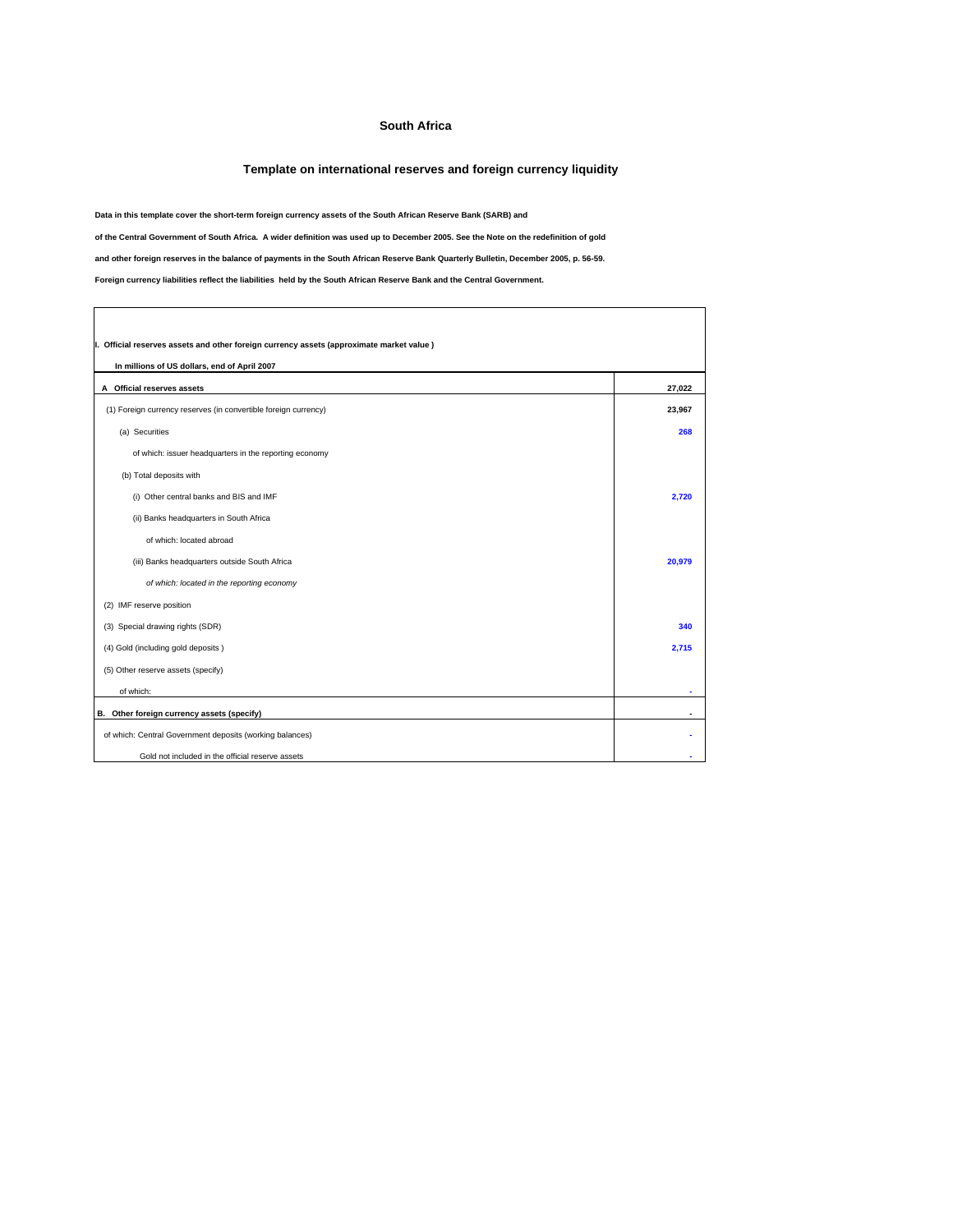| II. Predetermined short term net drains on foreign currency assets (nominal value) p.2                                                                               |                   |                                       |                                            |                                        |
|----------------------------------------------------------------------------------------------------------------------------------------------------------------------|-------------------|---------------------------------------|--------------------------------------------|----------------------------------------|
| In millions of US dollars, end of April 2007                                                                                                                         |                   |                                       |                                            |                                        |
|                                                                                                                                                                      | Total             | Maturity Breakdown(residual maturity) |                                            |                                        |
|                                                                                                                                                                      | Up to one<br>year | Up to 1 month                         | More than 1<br>month and up to<br>3 months | More than 3 months<br>and up to 1 year |
| 1. Foreign currency loans, securities and deposits                                                                                                                   |                   |                                       |                                            |                                        |
| of which: SARB                                                                                                                                                       |                   |                                       |                                            |                                        |
| Outflows (-)<br>Principal                                                                                                                                            | -933              | $-431$                                | $-502$                                     |                                        |
| $(-)$<br>Interest                                                                                                                                                    | $-24$             | $-19$                                 | $-5$                                       |                                        |
| Inflows $(+)$<br>Principal                                                                                                                                           |                   |                                       |                                            |                                        |
| Interest<br>$(+)$                                                                                                                                                    |                   |                                       |                                            |                                        |
| <b>Central Government</b>                                                                                                                                            |                   |                                       |                                            |                                        |
| Outflows (-)<br>Principal                                                                                                                                            | $-1,462$          | $-25$                                 | $-549$                                     | $-888$                                 |
| $(\cdot)$<br>Interest                                                                                                                                                | $-663$            | $-176$                                | $-72$                                      | $-415$                                 |
| Inflows $(+)$<br>Principal                                                                                                                                           |                   |                                       |                                            |                                        |
| $(+)$<br>Interest                                                                                                                                                    |                   |                                       |                                            |                                        |
|                                                                                                                                                                      |                   |                                       |                                            |                                        |
| 2. Aggregate short and long positions in forwards and futures in foreign currencies vis-à-vis<br>the domestic currency (including the forward leg of currency swaps) |                   |                                       |                                            |                                        |
| (a) Short positions (-) (Net per period)                                                                                                                             | -8                | -7                                    |                                            | $-1$                                   |
| (b) Long positions (+) (Net per period)                                                                                                                              |                   |                                       |                                            |                                        |
|                                                                                                                                                                      |                   |                                       |                                            |                                        |
| 3 Other (specify)                                                                                                                                                    |                   |                                       |                                            |                                        |
| (a) Other accounts payable (-) (Net per period)                                                                                                                      |                   |                                       |                                            |                                        |
| Other accounts receivable (+) (Net per period)                                                                                                                       | 201               | 93                                    | 96                                         | 12                                     |
|                                                                                                                                                                      |                   |                                       |                                            |                                        |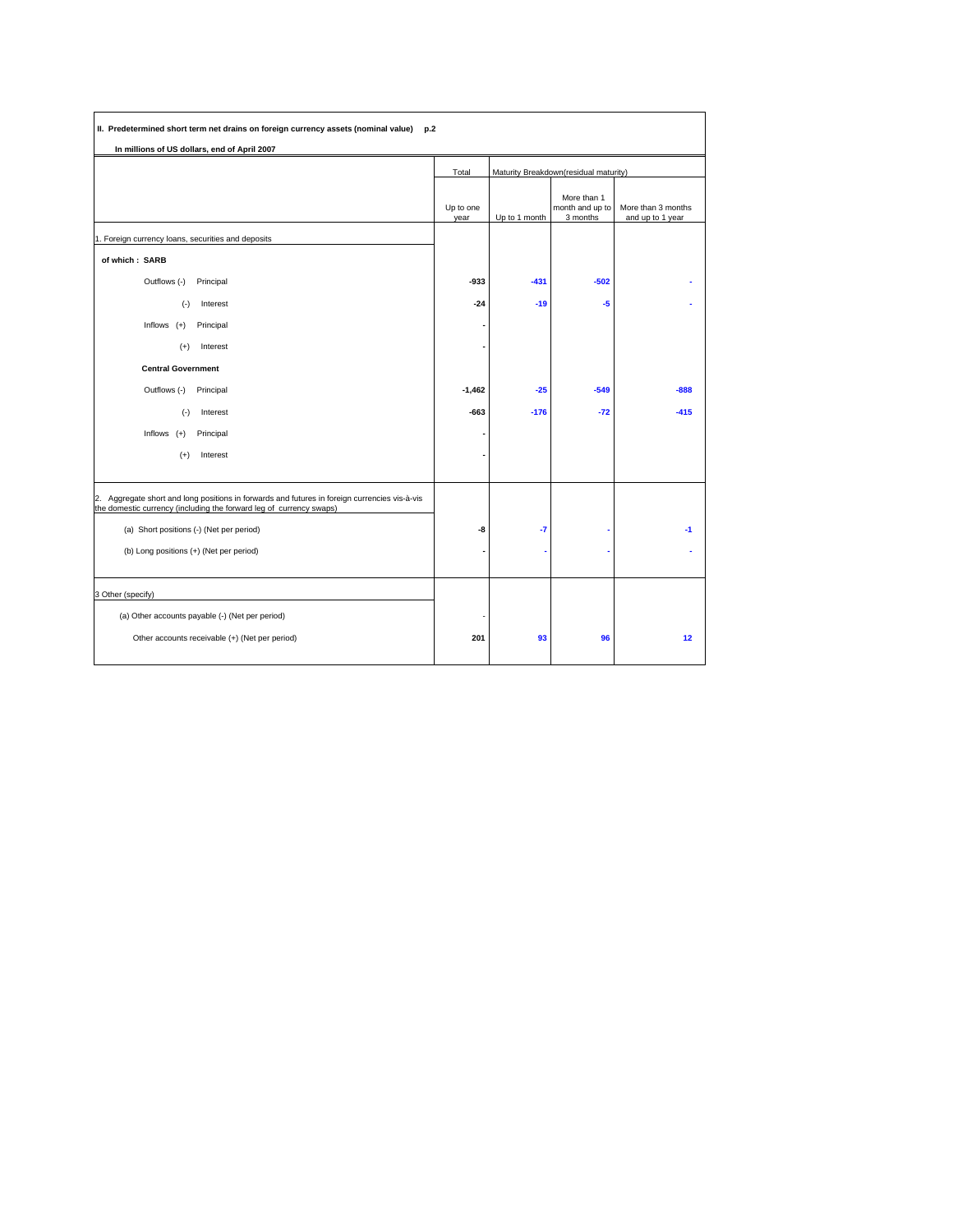| III. Contingent short-term net drains on foreign currency assets (nominal value)                                                                                                                           | p.3          |               |                                            |                                        |
|------------------------------------------------------------------------------------------------------------------------------------------------------------------------------------------------------------|--------------|---------------|--------------------------------------------|----------------------------------------|
| In millions of US dollars, end of April 2007                                                                                                                                                               |              |               |                                            |                                        |
|                                                                                                                                                                                                            | Total        |               | Maturity breakdown (residual maturity)     |                                        |
|                                                                                                                                                                                                            | Up to 1 year | Up to 1 month | More than 1<br>month and up to<br>3 months | More than 3 months<br>and up to 1 year |
| 1. Contingent liabilities in foreign currency                                                                                                                                                              |              |               |                                            |                                        |
| (a) Collateral guarantees on debt falling due within 1 year                                                                                                                                                |              |               |                                            |                                        |
| (b) Other contingent liabilities                                                                                                                                                                           |              |               |                                            |                                        |
| of which: Central Government                                                                                                                                                                               |              |               |                                            |                                        |
| Principal                                                                                                                                                                                                  | $-300$       | $-2$          | $-20$                                      | $-278$                                 |
| Interest                                                                                                                                                                                                   | $-212$       |               | $-27$                                      | $-185$                                 |
| 2. Foreign currency securities issued with embedded options (puttable bonds)<br>3. Undrawn, unconditional credit lines provided by<br>(a) other central banks and international organisations<br>$BIS (+)$ |              |               |                                            |                                        |
| $IMF (+)$                                                                                                                                                                                                  |              |               |                                            |                                        |
| (b) banks and other financial institutions headquartered in South Africa                                                                                                                                   |              |               |                                            |                                        |
| (c) banks and other financial institutions headquartered outside South Africa (+)                                                                                                                          | 215          |               |                                            | 215                                    |
| 4. Aggregate short and long positions of options in foreign vis-à-vis the domestic currency                                                                                                                |              |               |                                            |                                        |
| (a)<br>Short positions                                                                                                                                                                                     |              |               |                                            |                                        |
| (i) Bought puts                                                                                                                                                                                            |              |               |                                            |                                        |
| (ii) Written puts                                                                                                                                                                                          |              |               |                                            |                                        |
| (b)<br>Long positions                                                                                                                                                                                      |              |               |                                            |                                        |
| (i) Bought puts                                                                                                                                                                                            |              |               |                                            |                                        |
| (ii) Written puts                                                                                                                                                                                          |              |               |                                            |                                        |